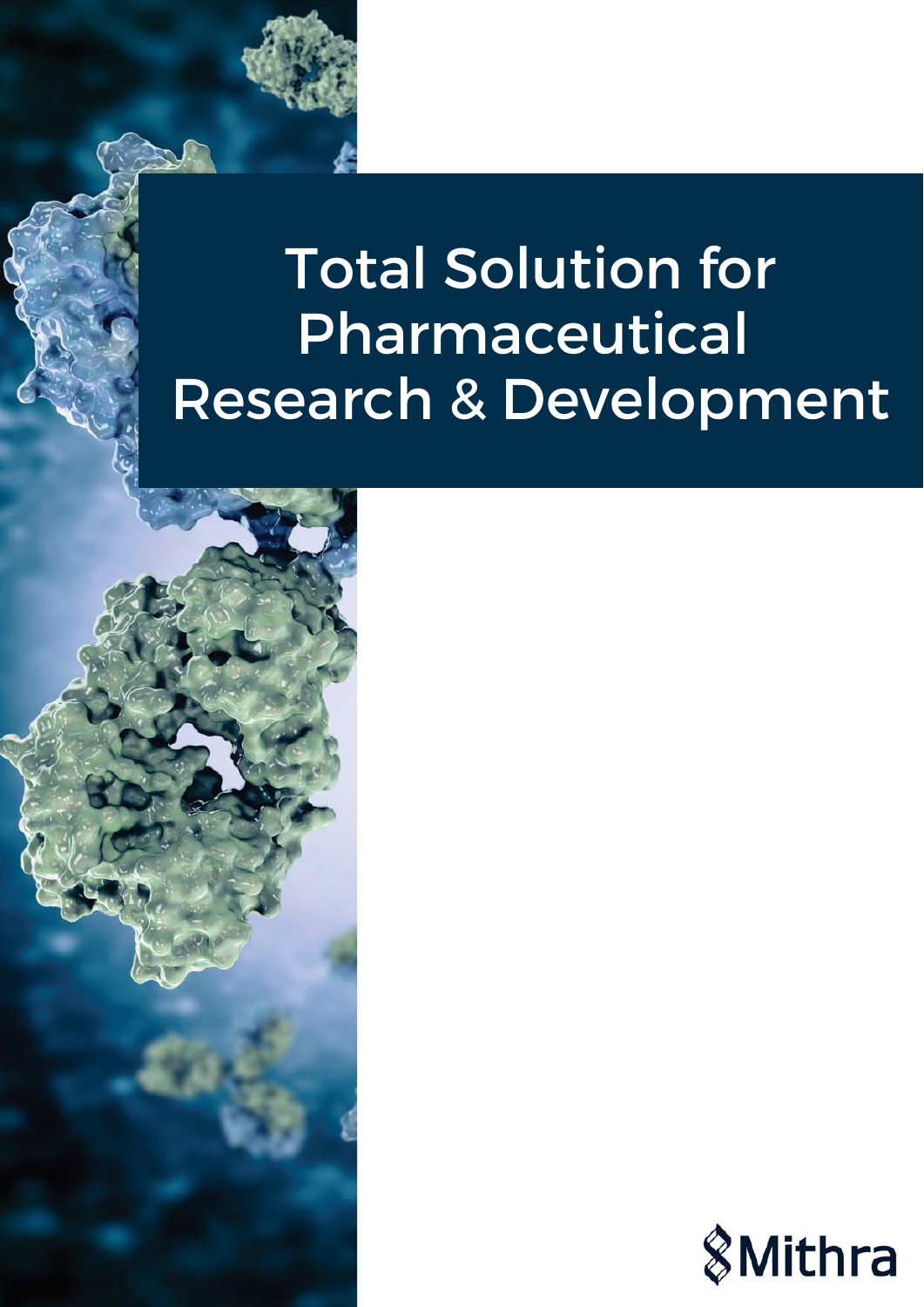# **&Mithra**

## **CRO partner for pharmaceutical development**

Mithra Biotechnology Inc. is the first Contract Research Organization (CRO) in Taiwan since 1988. We offer integrated and multi-dimensional CRO services, including bioanalytical services for chemical drugs and biologics, full characterization plans for biologics, bioavailability/bioequivalence (BA/BE) studies, and phase I to IV clinical trials to facilitate pharmaceutical development.

Mithra possesses expertise and experience in meeting international standards to serve the fastgrowing pharmaceutical industry. We are committed to each project from the very beginning to its completion. It is our goal to exceed clients' expectations and help achieve your long-term goals.



- **Clinical Trial**
- PK/BA/BE Studies
- Early Stage (Phase I/II)/Pilot Studies
- Pivotal/Phase III Studies
- **Bioanalysis**
- Chemical Drugs
- Protein Therapeutics

#### **Pharmaceutical Analysis**

- Protein Therapeutics
- Peptides
- Bridging Evaluation/Studies
- Post Market Surveillance (Phase IV)
- Observational/Retrospective Studies
- Peptides
- Oligonucleotides
- Biosimilars
- Oligonucleotides

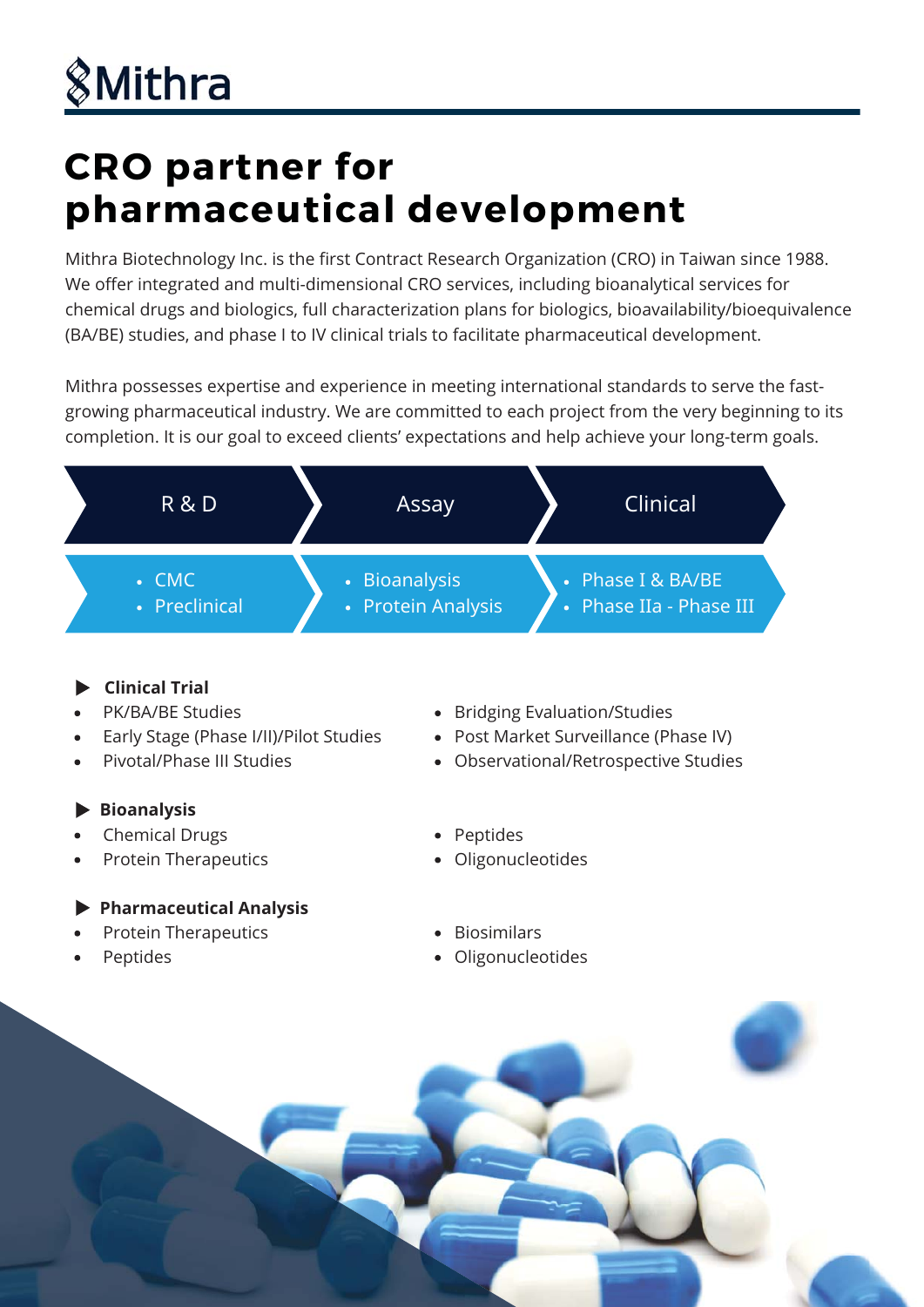

## **From early preclinical through clinical phase to regulatory approval**

### **Service Portfolio**

#### **DMPK Bioanalysis**

- Pharmacokinetic studies for small molecules & biologics
- LC-MS/MS & ligand binding assay
- Tier approach immunogenicity assessment
- Biomarker analysis
- Method development & validation
- Non-GLP research oriented study at discovery stage
- Support GLP safety & toxicology animal studies
- Support phase I to IV clinical studies

Mithra has extensive experiences in bioanalytical method development utilizing a variety of chemical generics/new chemical entities (NCE), peptides, and biologics including monoclonal antibodies (mAbs), antibody drug conjugates (ADCs), oligonucleotide, etc. in various biological matrices.

#### **Bioequivalence/505(b)(2) studies**

- Lead optimization & formulation consulting
- Study design & protocol development
- Pharmacokinetics & statistical analysis
- A large database of healthy volunteer
- Multiple collaborative clinical units
- Experienced in a wide range of drug formulations
- GCP & GLP compliance for sites & lab

As a recognized BE center by TFDA and NPRA, Mithra has conducted 1000+ human BE studies with 300+ bioanalytical methods developed and validated over the past 30 years. Competitive timeline is promised by our dedicated project management team.

#### **Pharmaceutical Analysis & CMC**

- GMP analytical testing for chemical drugs & biologics
- Structural characterization & physicochemical property for biologics
- Biosimilarity & comparability studies
- API & drug product lot release testing
- Impurity analysis & assay for stability evaluation
- CMC analytical method development, transfer, qualification & validation
- Support proteomic research & customized method development

Full characterization plan offered by Mithra is in accordance with ICH Q6B to assist biopharmaceutical / biosimilar development. Equipped with state-of-the-art high resolution mass spectrometers, our lab is able to obtain insight information on protein products for our clients. In addition, our GMP compliant testing has been inspected by USFDA and TFDA.

#### **Clinical Development**

- Study design & regulatory consulting
- Site evaluation, management & training
- Study documents development (protocol/IB/ICF/CRF)
- Regulatory & IEC/IRB submission
- Study management, monitoring, safety reporting
- Data management, statistical analysis & pharmacokinetics analysis
- Quality assurance management/audit/inspection
- Medical report writing (CSR/BSER)

Our clinical trial team offers flexible options to help our clients save time and budget on conducting trials smoothly.-We can provide our services as a whole package or individual options.